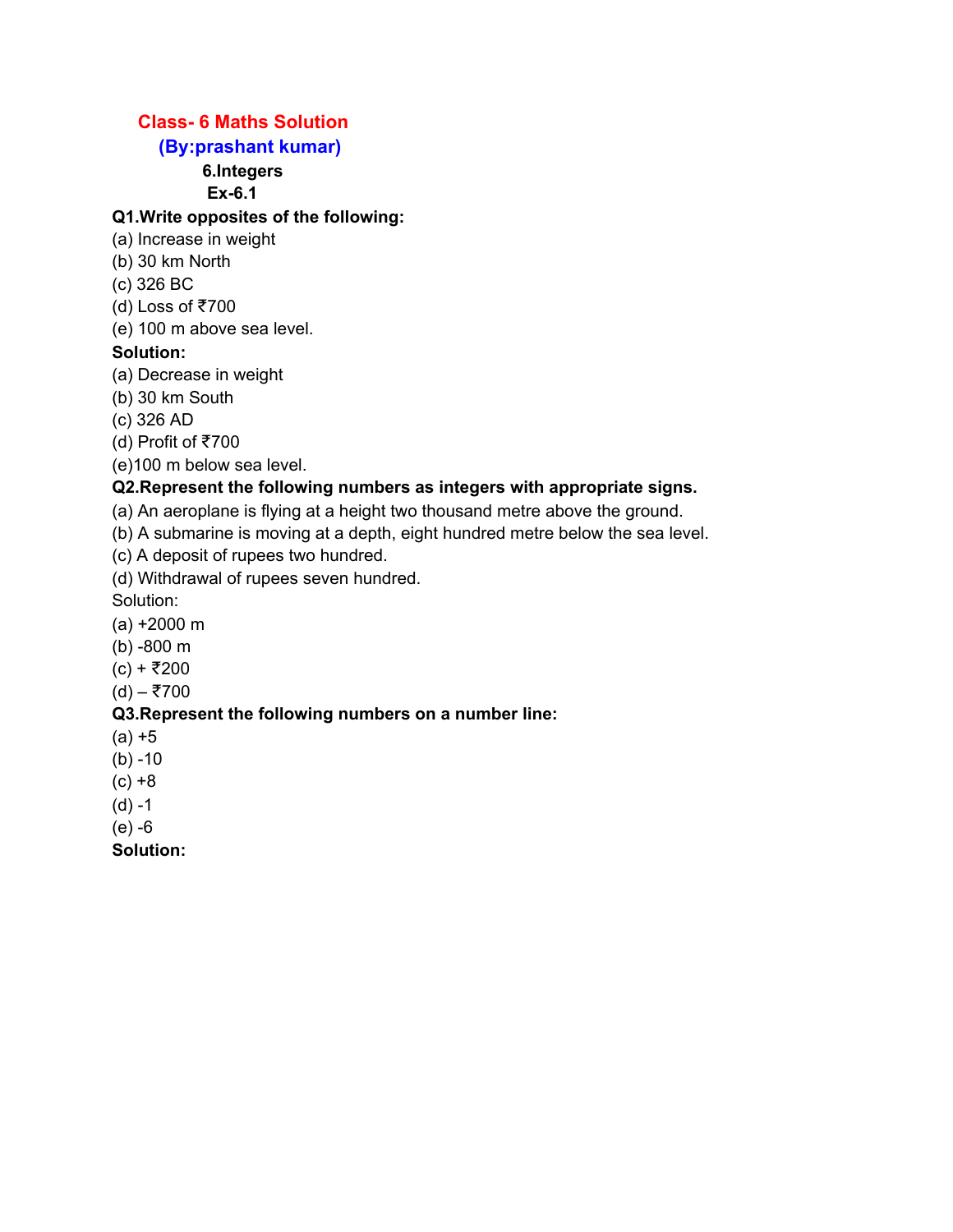

**Q4.Adjacent figure is a vertical number line, representing integers. Observe it and locate the following points:**



- (a) If point D is +8, then which point is -8?
- (b) Is point G a negative integer or a positive integer?
- (c) Write integers for points B and E.
- (d) Which point marked on this number line has the least value?
- (e) Arrange all the points in decreasing order of value.

#### **Solution:**

(a) F represents -8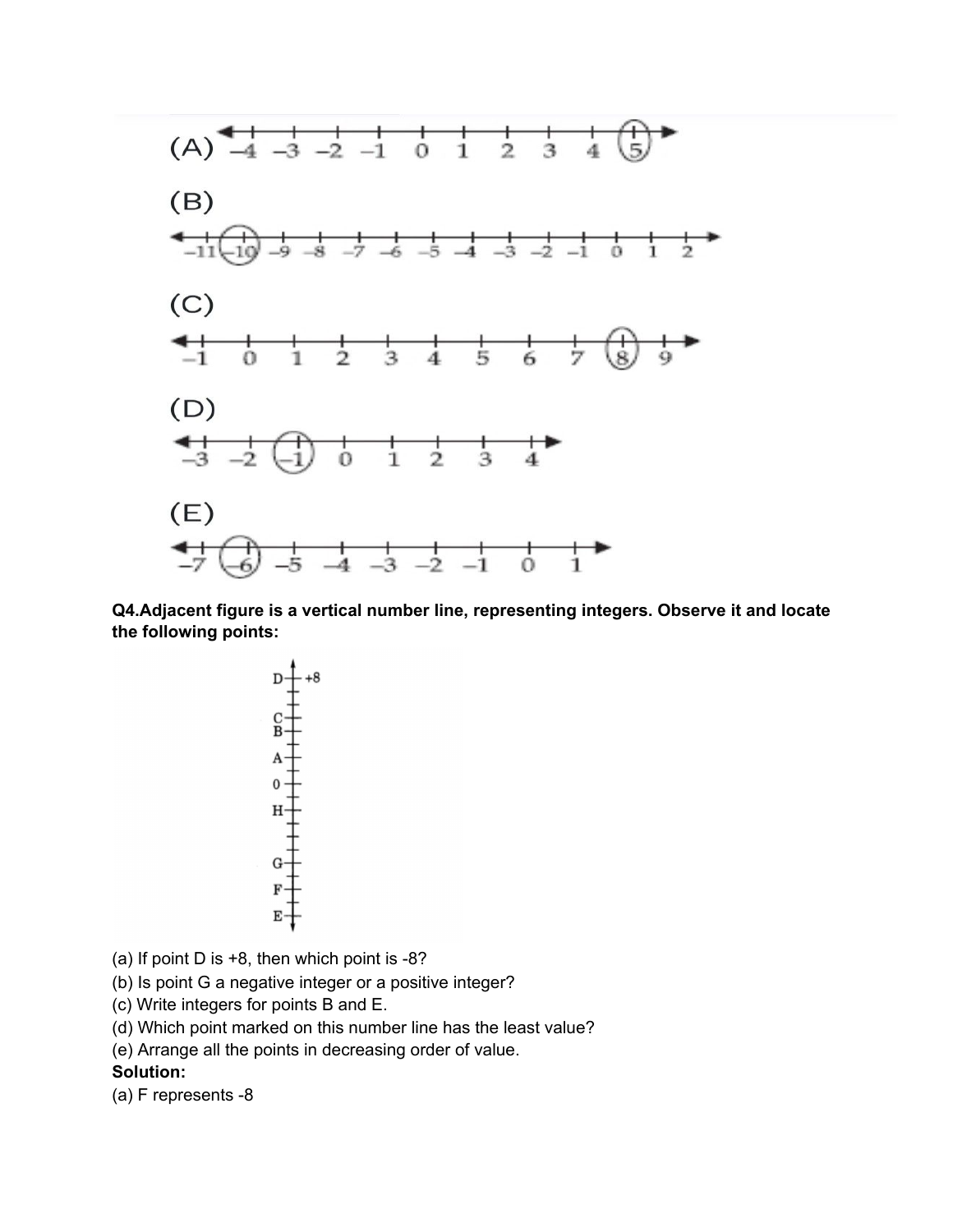(b) G is a negative integer.

(c) B represents +4 and E represents – 10

(d) E has the least value of -10.

(e) Decreasing order of all the points are: D, C, B, A, 0, H, G, F and E.

**Q5.Following is the list of temperatures of five places in India on a particular day of the year.**

| Place     | <b>Temperature</b>                 |           |  |
|-----------|------------------------------------|-----------|--|
| Siachin   | $10^{\circ}$ C below $0^{\circ}$ C |           |  |
| Shimla    | $2^{\circ}$ C below $0^{\circ}$ C  |           |  |
| Ahmedabad | $30^{\circ}$ C above $0^{\circ}$ C |           |  |
| Delhi     | $20^{\circ}$ C above $0^{\circ}$ C | ********* |  |
| Srinagar  | 5°C below 0°C                      |           |  |

(a) Write the temperatures of these places in the form of integers in the blank column.

(b) Following is the number line representing the temperature in degree Celsius.

 $-25$   $-20$   $-15$   $-10$   $-5$  $\bf{0}$  $\overline{5}$  $10\,$ 15  $20\,$ 25 30 35 40

Plot the name of the city against its temperature.

(c) Which is the coolest place?

(d) Write the names of the places where temperatures are above 10°C.

**Solution:**

| $(a)$ Place | Temperature                        | In the form of integers                     |
|-------------|------------------------------------|---------------------------------------------|
| Siachin     | 10°C below 0°C                     | $-10^{\circ}$                               |
| Shimla      | 2°C below 0°C                      | $-2$ °C                                     |
| Ahmedabad   | $30^{\circ}$ C above $0^{\circ}$ C | $+30^{\circ}$ C                             |
| Delhi       | $20^{\circ}$ C above $0^{\circ}$ C | $+20^{\circ}$ C                             |
| Srinagar    | 5°C below 0°C                      | $-5^{\circ}$ C                              |
| (b)         |                                    |                                             |
| ÷.          | Siachin<br>Shimla                  | Delhi<br>Ahmedabad                          |
| -25         | $-2 \ 0$<br>$-15$<br>$-10$         | 25<br>10<br>20<br>30<br>35<br>40<br>15<br>ð |

(c) Siachin is the coolest place with -10°C temperature.

Srinagar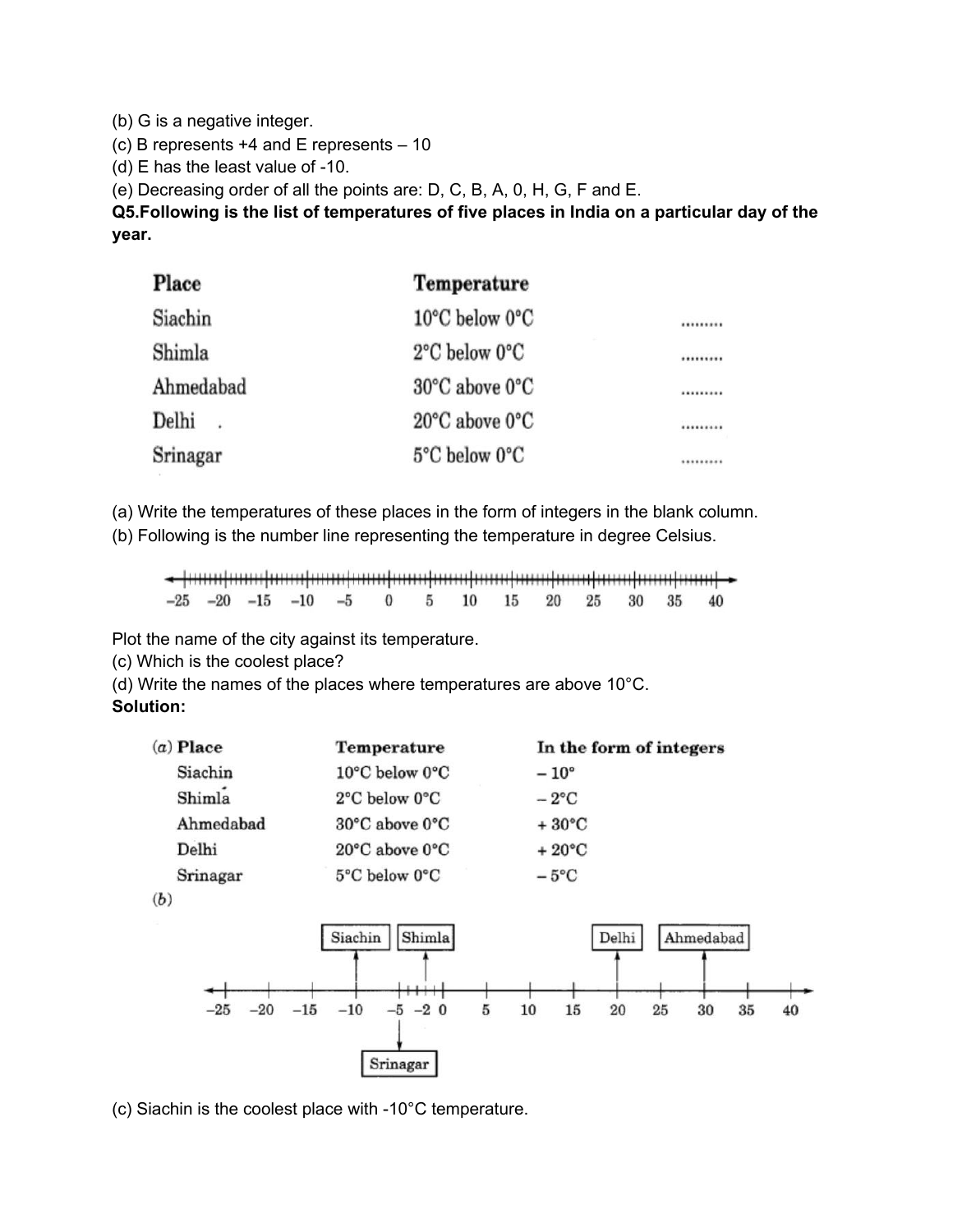(d) (i) Delhi  $\rightarrow$  20 $^{\circ}$ C (ii) Ahemedabad  $\rightarrow$  30 $^{\circ}$ C **Q6.In each of the following pairs, which number is to the right of the other on the number line?** (a) 2, 9  $(b) -3, -8$ (c) 0, -1 (d) -11, 10 (e) -6, 6 (f) 1, -100 **Solution:** (a) 9 is to the right of 2 (b) -3 is to the right of -8 (c) 0 is to the right of  $-1$ (d) 10 is to the right of -11 (e) 6 is to the right of -6 (f) 1 is to the right of -100. **Q7.Write all the integers between the given pairs (write them in the increasing order):** (a) 0 and -7 (b) -4 and 4 (c) -8 and -15 (d) -30 and -23 **Solution:** (a) Integers between 0 and -7 are:  $-6, -5, -4, -3, -2, -1.$ (b) Integers between -4 and 4 are:  $-3, -2, -1, .0, 1, 2, 3.$ (c) Integers between -8 and -15 are: -14,-13, -12,-11,-10,-9. (d) Integers between -30 and -23 are:  $-29, -28, -27, -26, -25, -24.$ **Q8.(a) Write four negative integers greater than -20. (b) Write four negative integers less than – 10. Solution:** (a) Four negative integers greater than  $-20$  are:  $-19$ ,  $-18$ ,  $-17$ ,  $-16$ . (b) Four negative integers less than  $-10$  are:  $-11$ ,  $-12$ ,  $-13$ ,  $-14$ . **Q9.For the following statements, write True (T) or False (F). If the statement is false, correct the statement.**  $(a) - 8$  is to the right of  $-10$  on a number line.  $(b)$  – 100 is to the right of-50 on a number line. (c) Smallest negative integer is – 1  $(d)$  – 26 is greater than – 25. **Solution:** (a) True (T)